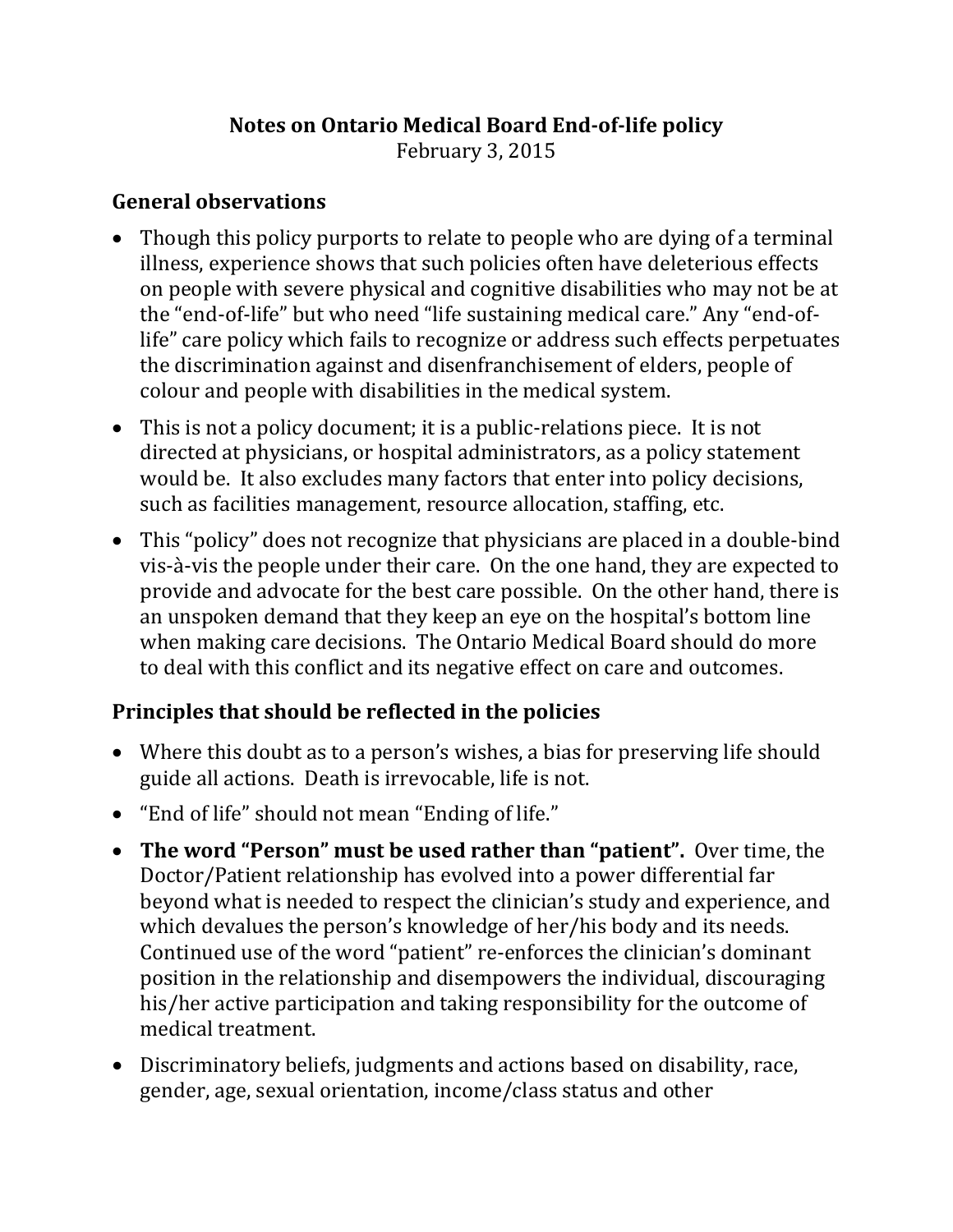characteristics of the person are unacceptable. This applies especially to judgments as to the quality of life of elders and persons with disabilities. Clinicians must be alert to the effects of such discrimination on the quality of care and support received by persons under their care.

- In order to prevent requests to terminate treatment, each person must have a full range of *life* choices available so that the option of death becomes irrelevant and unnecessary.
- Any request for euthanasia, assisted suicide, to refuse or withdraw medical treatment, for continuous palliative sedation, or for any other sort of medical aid in dying must trigger the full range of suicide prevention measures. Anything less would be discriminatory.
- Each person shall have access to devices and services to allow for meaningful and independent communication, without having to rely on family or other interested parties. This includes access to print materials.
- Each person shall have timely access to medical equipment and services that are adapted to their needs so as to provide equal benefit of diagnostic and treatment services.
- Personal and comfort care should be provided at all times, even where a person has refused medical treatment.
- Engaging the state to help a person kill him/herself should be at least as onerous as determining if a person is able to manage his/her financial affairs.

## **Comments on specific policies**

# *Principles*

• "Self-regulation" is insufficient to prevent conflict of interest and lack of accountability. Practitioners should be answerable to a neutral public supervisory body including physicians, legal professionals, policy experts and consumers, as well as to courts.

# *Terminology*

Important terms are not included/defined:

- End-of-life
- Futile care
- Standard of care
- Clinical Benefit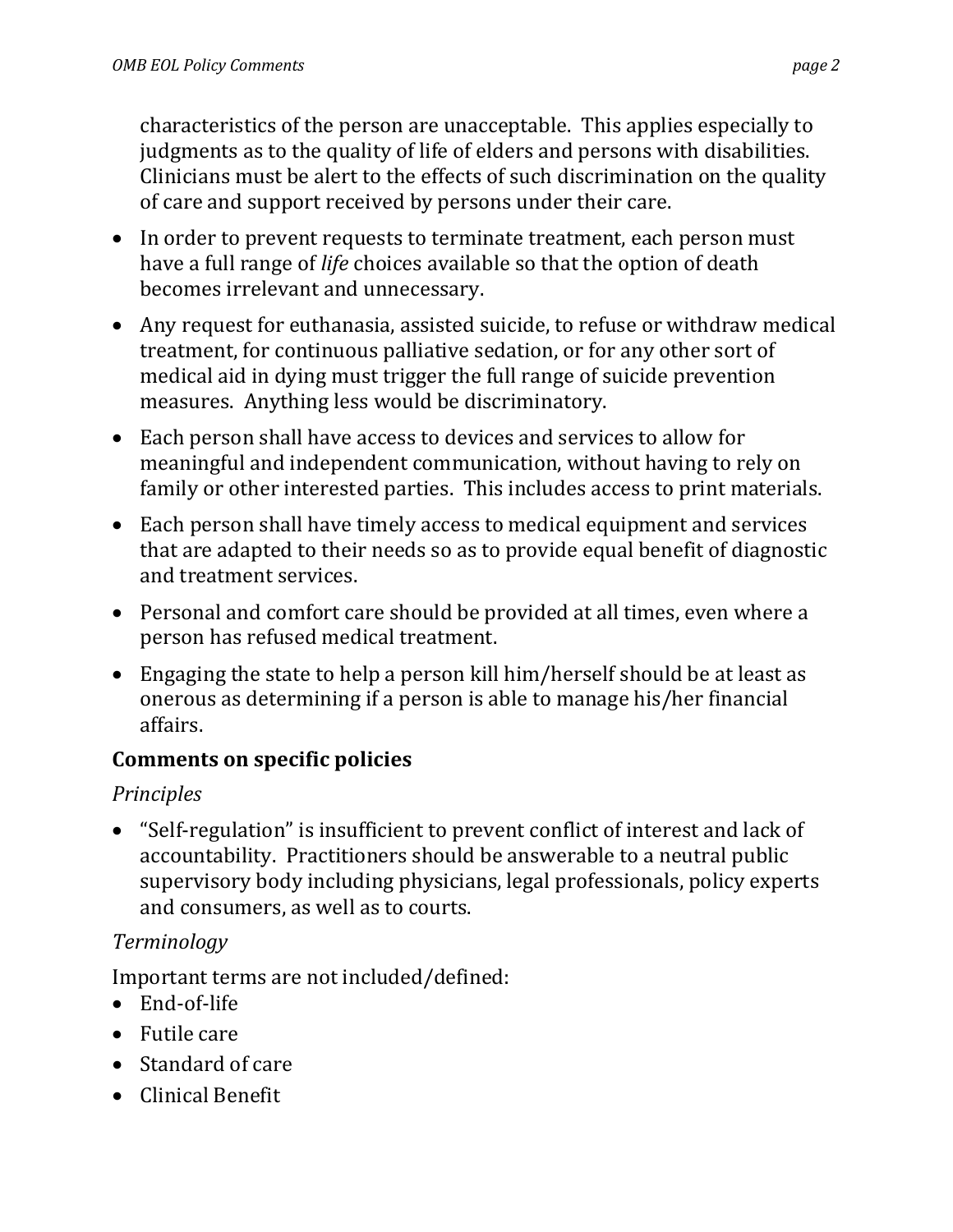- Capacity
	- o "understand"
	- o "appreciate"
- Palliative sedation
- Comfort care
- Personal care
- Artificial nutrition and hydration
- Meaningful recovery (used in the section on quality care)
- "Do not resuscitate" order, including what treatment is or isn't given, conditions under which a person will or will not be resuscitated (e.g. in surgery?)

Some terms need clarification:

- Life saving medical treatment
- Life sustaining medical treatment does this include suctioning, kidney dialysis, administering antibiotics, turning & bed sore prevention, spoonfeeding, catheterization?
- "substitute decision maker" this definition is buried in a footnote but should be included in the terminology section, since the concept is essential to the policy statement.

## *Quality care*

As this is (supposed to be) a policy statement, the bulleted list of "what is important to patients and their families" should be replaced with a list of standards of quality care. This new list should reiterate the legal standard of care expected of all physicians. Reframing the "list of what is important to patients in end of life care" in terms of standards of care might look like:

- Provide (or coordinate and ensure the provision of) state-of-the-art medical care to ensure the maximum level of functioning and quality of life.
- Provide (or coordinate and ensure the provision of) state-of-the-art pain and symptom management to relieve physical and psychological pain and symptoms.
- Advocate on the person's behalf to obtain necessary authorization for medical treatment.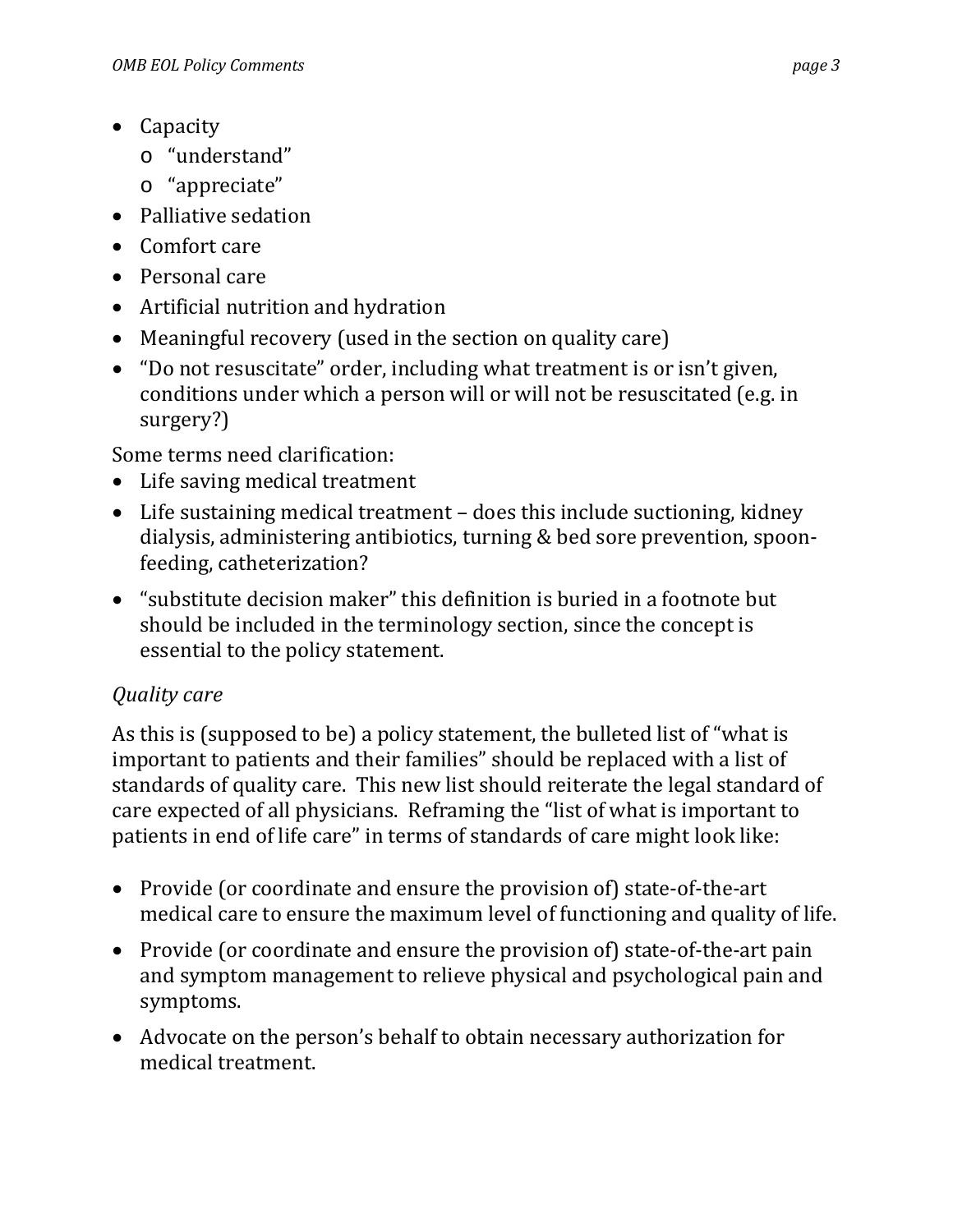- Provide clear, honest, information to the person receiving treatment and his/her family. Communicate on a timely and consistent basis in language and by whatever means to ensure understanding and participation (including using language or sign interpreters, technology or facilitators). Inform the person of her diagnosis, prognosis, available treatments (their potential efficacy and drawbacks), and the consequences of any decision.
- Be honest, forthright and compassionate in all dealings with the individual, his/her family and other providers.
- Work with social service and rehabilitation professionals to ensure that each person obtains services to support the maximum level of independence and integration.
- Along with mental health providers, social service and chaplaincy staff, promote positive family participation in decision-making, achieving a sense of control and meaning, satisfying spiritual needs, completing important tasks, and preparing for the end of life by resolving conflicts, saying goodbye, and preparing for death.
- Ensure that all medical services, equipment and facilities are accessible and available to persons with disabilities in a timely fashion.
- Ensure that the person is free from abuse, exploitation and mistreatment.
- Care for the whole person, treating her/him with respect at all times. Affirm her/his inherent dignity by empowering the person to control his/her circumstance.
- Work cooperatively with allied professionals in the person's interest.

#### *Communication*

- Interpreters, technology and facilitators should be used when necessary to ensure effective communication. People who are unable to speak should be given every opportunity and assistance to communicate their wishes and actively participate in making care decisions.
- Information, especially medical information, should be made comprehensible to laypersons.
- Ample opportunity should be provided for persons to ask questions.
- People should have easy access to their medical charts/records, and help to read and understand chart notations.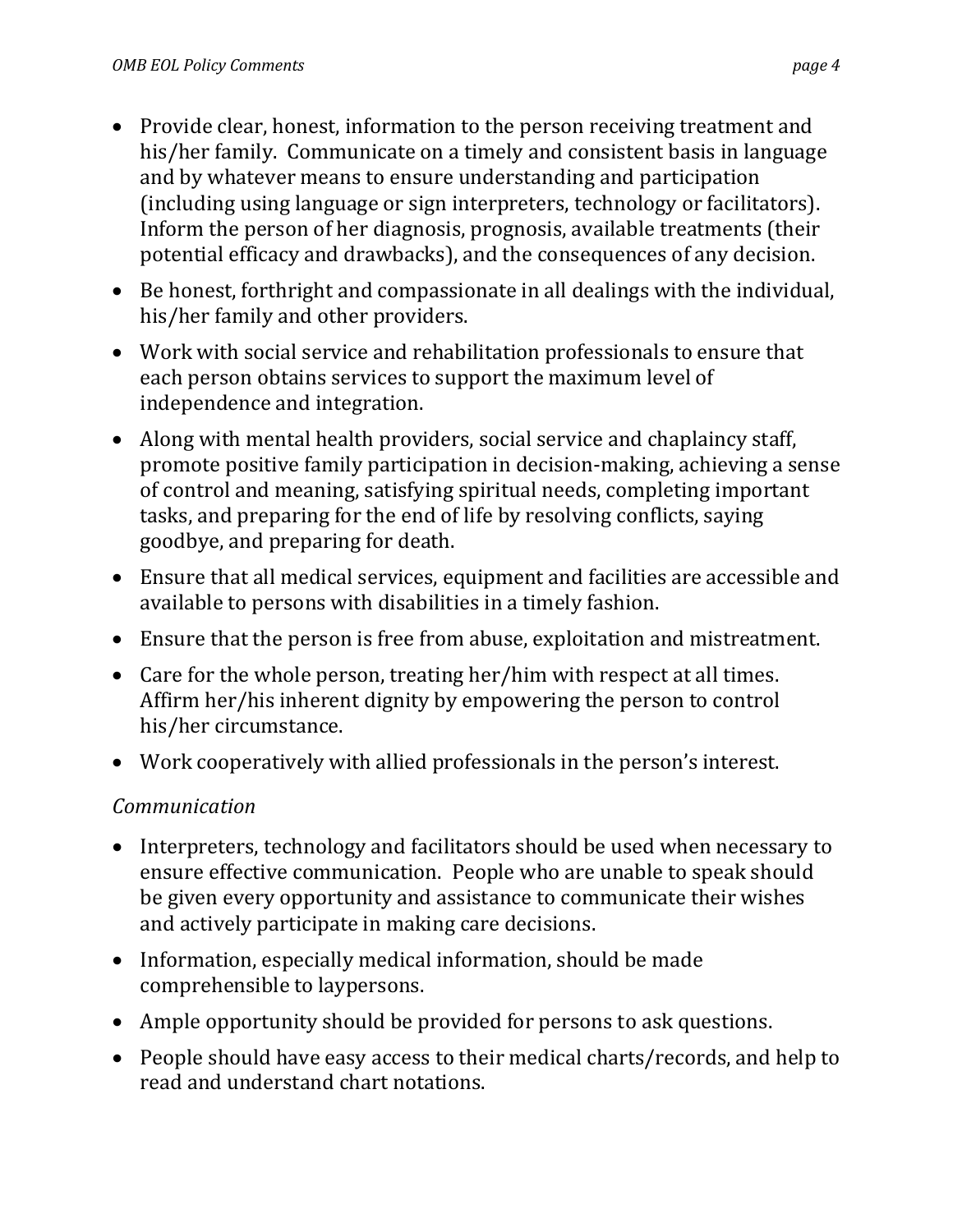- Physicians should deal directly with the individual as much as possible.
- Physicians should either record or make a transcript of any meetings, conversations, etc., regarding the person's condition for the person and/or the family to review later.

## *Advance Care Planning*

- This section should be renamed "death planning" because of its bias in that direction.
- Of the two articles cited in footnote 7, one concerns the high cost of treatment at the end of life.
- Lines 144, 150. This section emphasizes that physicians should remind and encourage people to engage in advance care planning. One upshot of "initiat[ing] these discussions over multiple occasions" is that people with disabilities are often badgered to sign "do not resuscitate" orders, where non-disabled people are not so harassed. This is based on the common assumption by doctors that the quality of life with a disability is lower than that without a disability.
- The booklet and form referred to in footnote 8 assume that preparing for death is the goal of advance care planning, and that death is the outcome of "serious illness or injury." They do not discuss the options of rehabilitation and living with a disability. This reflects the negative valuation of disability and those who have it.
- Life sustaining treatment options (such as tube feeding and use of respirators) should be presented not as "limiting," "onerous," "undignified" or "burdensome," but as practical solutions that enable people to live independently with severe disability.

## *Consent to treatment*

• The policy does [n](#page-4-0)ot address the fact that refusing medical treatment is a suicidal gesture.1

<span id="page-4-0"></span> <sup>1</sup> § 7 of the HCCA describes the "common law duty of a caregiver to restrain or confine a person when immediate action is necessary to prevent serious bodily harm to the person…" The conflict between this duty and the right of the person to refuse treatment regardless of the consequences should be resolved through a more rigorous process for determining that the person not only has the ability to understand information and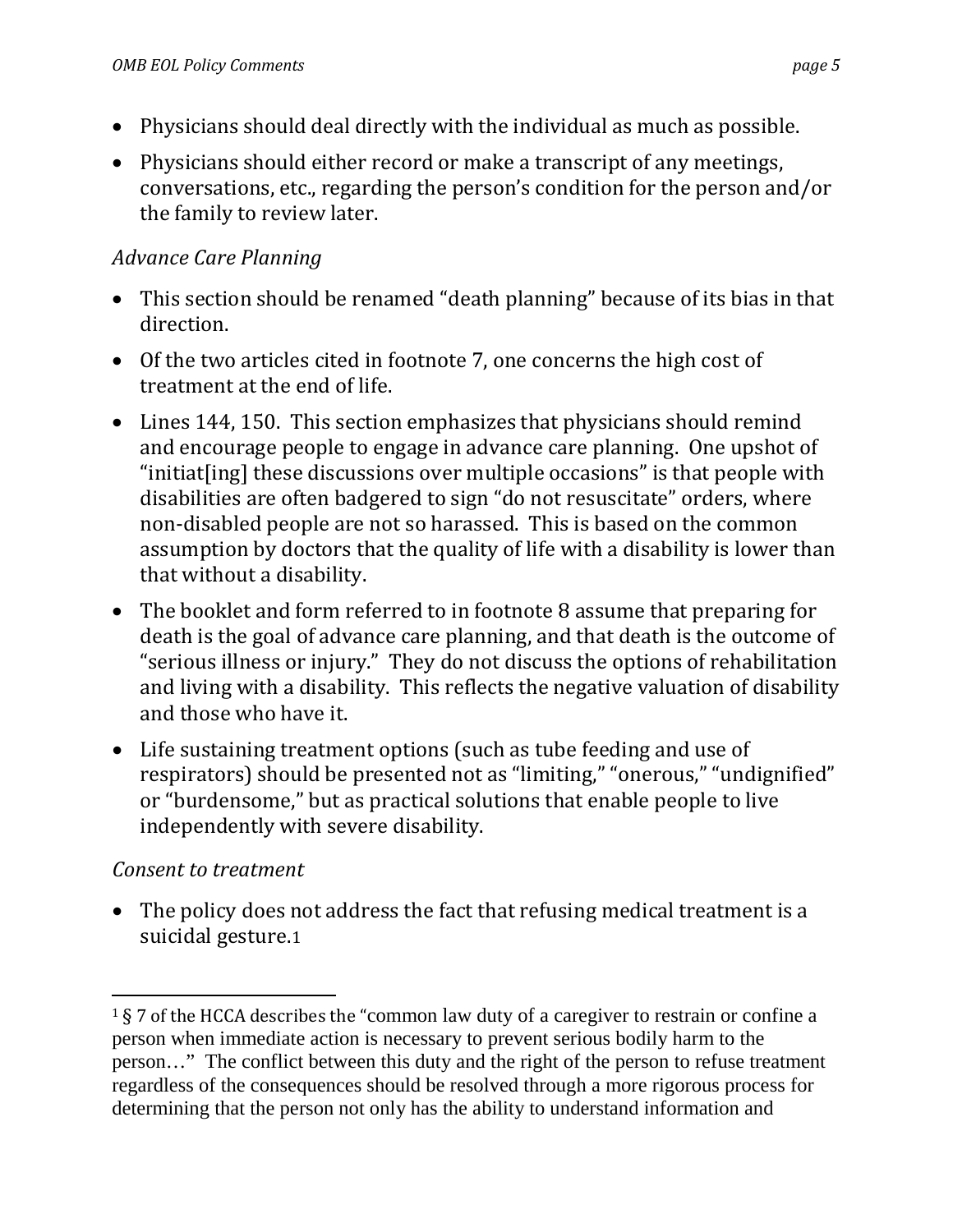- As with any person who is suicidal, a request to withdraw life-sustaining or life-saving treatment should raise doubt as to the person's capacity. Such doubts can be addressed through provision of palliative care, making available options for home-based care, and application of mental health screening and treatment, as well as suicide prevention measures.
- This section does not sufficiently address the different issues related to refusing treatment before it is administered, as opposed to withdrawing treatment that is already underway. (Lines 163-167, 231)
- Application of the "reasonable person" standard in HCCA § 11(2)(a) can have bizarre results in the context of advance care planning. How is it reasonable to expect that a person will retain the details of a three-minute delivery of a diagnosis by a doctor when they're ill and under the influence of medications?
- Physicians should use state-of-the art methods to detect and interpret consciousness and volition, as well as rehabilitation methods and adaptive equipment to facilitate communication before deferring to a substitute decision maker.
- Physicians should work with allied health professionals to verify that substitute decision makers are acting in the person's best interest and are not motivated by pecuniary interests.

#### *Intervention and Care Management*

- 203: Remove the word "However."
- 205: Physicians MUST seek the support or involvement in palliative care specialists. Most doctors are not trained in pain and symptom management, and are not aware of state-of-the-art techniques. Nor are they cognizant of the interplay between physical, psychological, social/logistical and spiritual needs of people with serious or terminal illness or conditions.
- In the paragraph beginning at line 208:
	- o Physicians who undertake to provide palliative care must abide by the philosophy and standards for palliative care; what are those standards. They should be listed.

i<br>I appreciate the consequences, but that judgment is not impaired by psychological or other factors. The person must also have a viable set of options among which to choose.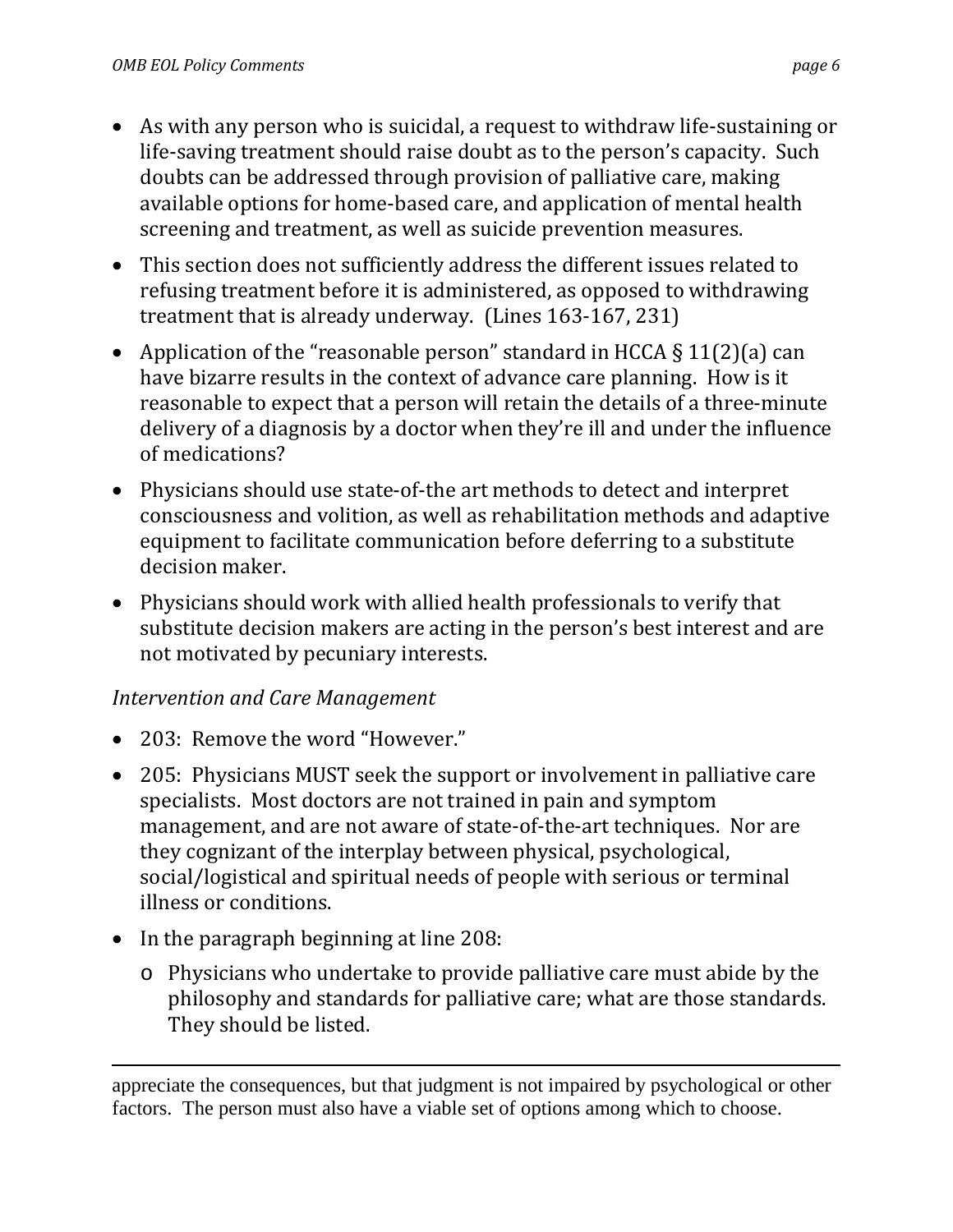- o This paragraph should mention the goal of improving the person's quality of life, with or without life-sustaining treatment.
- 221-222: "Physicians are not obliged to propose or provide life-saving or life-sustaining treatment that are not within the standard of care." This needs explanation/clarification, i.e. what is the "standard of care"? See also Line 226-227.
- How does the Medical board propose to eliminate bias and prejudice as factors in physicians' decision as to the benefit of providing life-sustaining treatment?
- 232-233 "The outcomes that would need to be achieved to warrant the continuation of treatment." This appears to impose a "performance standard" on persons with cognitive / communication disabilities. What rehabilitation services or adaptive technology will be provided to enable the person to achieve maximum functioning given their state of health?
- The paragraph beginning at line 236, dealing with "do not resuscitate" orders, should perhaps be included in the section on consent.
- Line 252: "Aggressive pain management" should not be considered only in the context of "end-of-life" care, nor should opioids be restricted to persons who are near death.
- The policy should clarify that "palliative sedation" is not intended to be "continuous." It is a tool to manage intractable pain, not to render a person permanently unconscious and thus remove all decision-making ability.

## *Dying at home*

- This section reflects (once again) the unidirectional nature of this policy. There are many people with serious, life-threatening illnesses and conditions who, with the help of life-sustaining medical devices (respirators, tube-feeding), live as fully-integrated members of their communities.
- 264: Physicians should not only "assess" whether dying at home is manageable, they should coordinate with a team of allied health professionals (palliative care professionals, hospice providers, social workers, etc.) to ensure that necessary services and supports are in place.

#### *Wishes and requests to hasten death*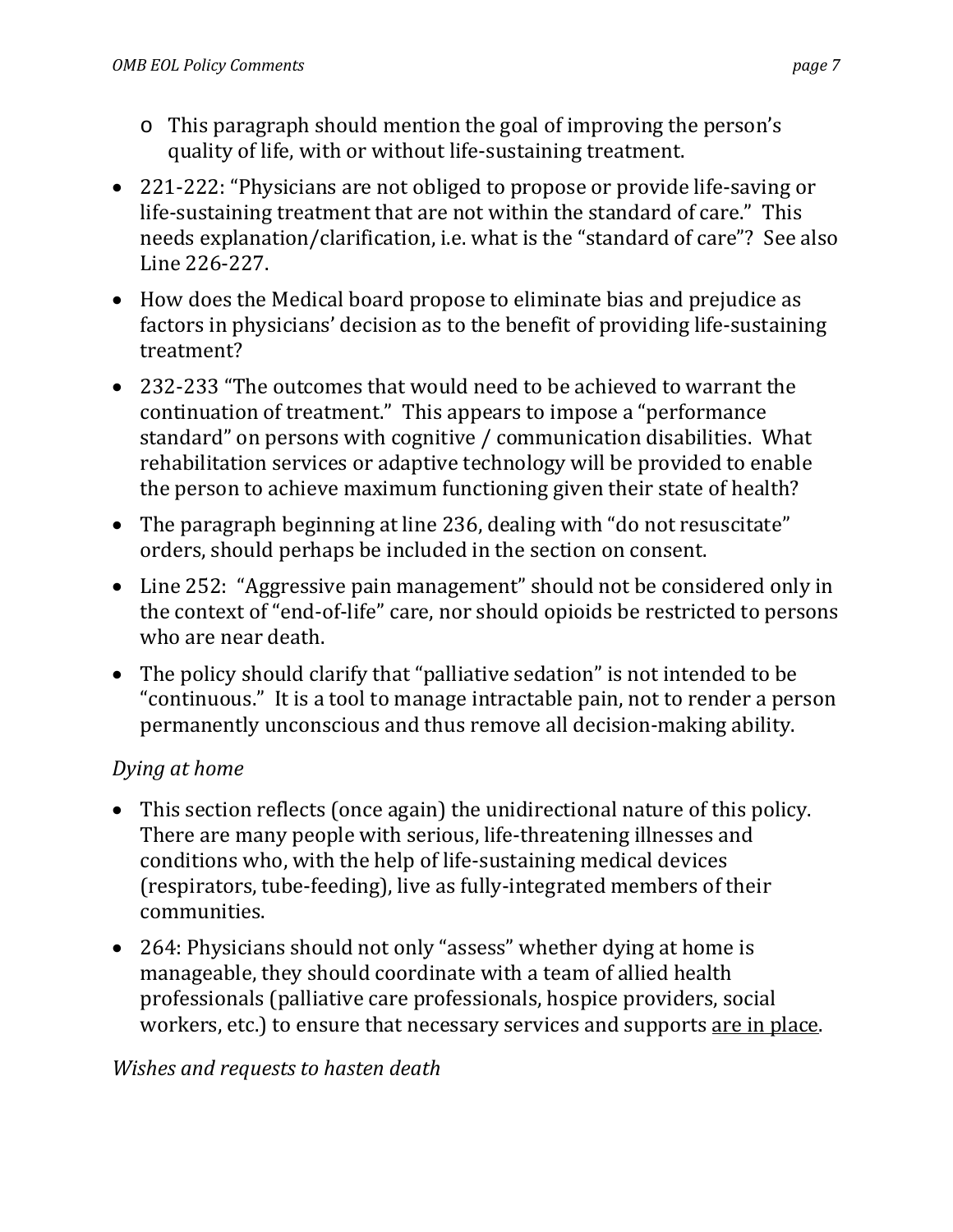- 310-314: Pressure to hasten death may also come from family members. The suggested remediation in lines 315-322 should include the possibility of family intervention to prevent abuse/exploitation.
- Lines 324-334: Regardless of the state of the law, physicians should keep in mind that killing is not medical treatment. It is neither the duty nor the responsibility of medical staff to end the life of persons under their care, even if the person requests it. The medical profession is charged to value, preserve and improve the quality of life until the moment of natural death. This includes implementing the public policy of suicide prevention, not providing suicide assistance. A person who wishes to end his or her life may refuse medical treatment if s/he is too ill to take her own life, or otherwise commit suicide unaided.

#### *Managing Conflict*

- 337-340: It should be noted that the stakes in such conflict are also much higher.
- This policy should put physicians on notice of their legal responsibilities to watch for and report abuse of elders and other vulnerable persons.
- How does the Ontario Medical Board plan to deal with the problem of blackballing family members who point out problems in the treatment of their loved ones?

#### *Documentation*

- 372: As stated earlier, provision should be made (using transcription software that is now readily available) for recordings or transcripts of conversations about health status and care decisions.
- The policy should include basic procedures for informing all medical staff of the type of care to be undertaken (DNRs and orders for life-saving and life-sustaining treatment), how to record and verify requests to change type of care, and to ensure compliance with the person's request.
- People should have easy access to their medical charts/records, and help to read and understand chart notations.

#### *Organ and tissue donation*